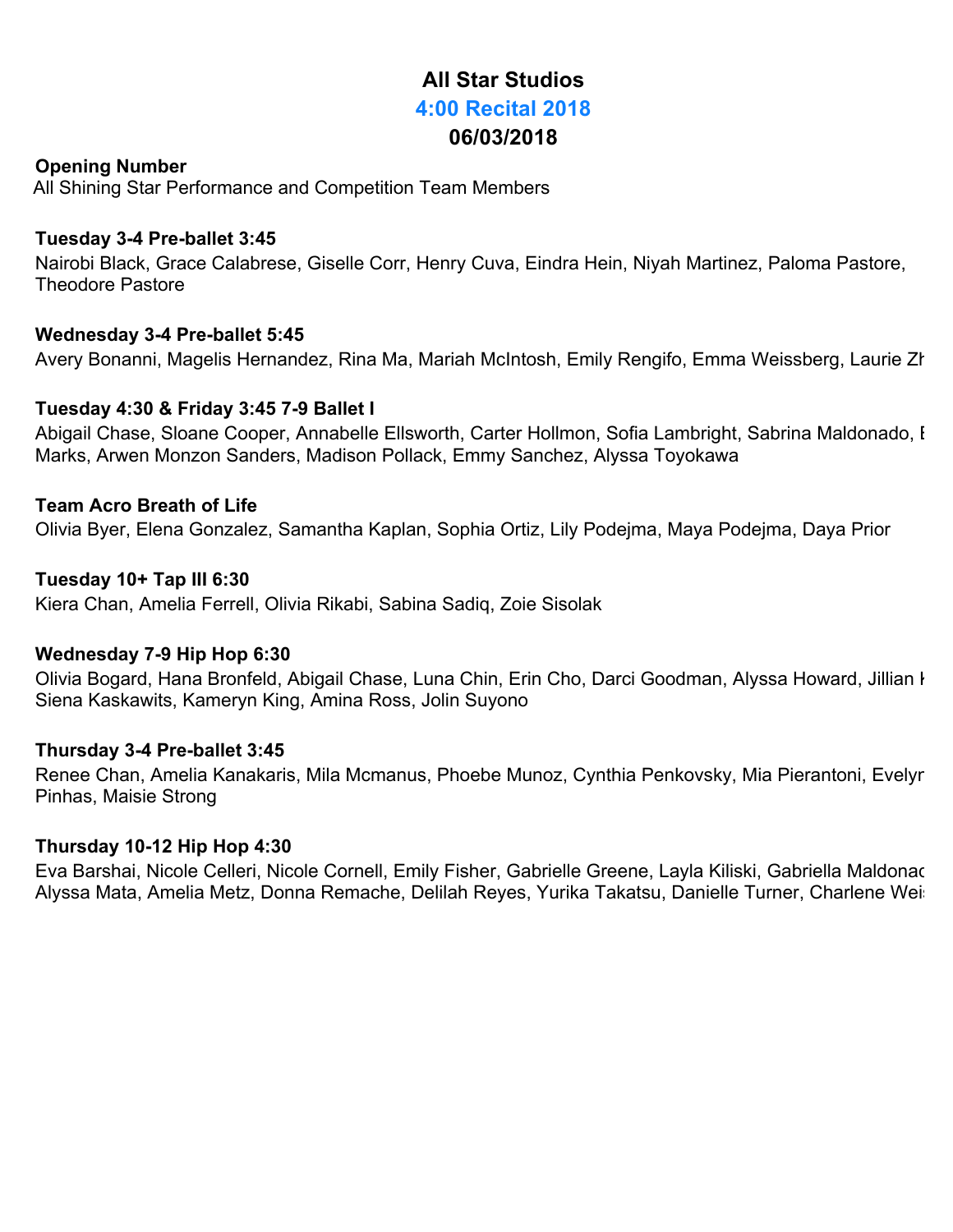# **Saturday Acro III 10:45**

Cristina Andrews, Nathalie Barus, Faith Cruz, Dominique Dreyer, Amelia Ferrell, Darci Goodman, Bella Kiliski, Daya Prior, Kathryn Riviere, Wren Walston, Olivia Yaffe

## **Thursday 5-6 Ballet/Hip Hop 5:30**

Diya Berfroid-Chatterjee, Sarah Du, Olivia Ortiz, Genesis Prada, Milly Suyono, Dahlia Walston, Olivia Wisiak, Stella Wu

## **Tuesday 10+ Acro II 5:30**

Lily Adzhiashvili, Esther Borukhova, Liya Borukhova, Cynthia De Jesus, Lexia Goldberg Friedman, Mya Hernandez, Mia Huidobro, Kameryn King, Haylie Meneses, Sara Miura, Hannah Pinkston, Zoie Sisolak

## **Tuesday 10+ Jazz III 7:45**

Angelina Bhojwani, Brooke Biletsky, Olivia Byer, Gianna Cruz, Scarlett Feuerstein, Elena Gonzalez, Eleanor Langowski, Daya Prior, Kiara Ramos-Bravo, Martina Siddu

#### **Tuesday 5-6 Ballet/Tap 4:30**

Ella Chan, Sophia Clerigo-Flores, Jenna Keltai, Rose O'Shaughnessy, Isabelle Perla, Katharine Samuels, D **Walston** 

#### **Thursday 7-9 Tap II 4:30**

Luna Chin, Leora Gallai, Darci Goodman, Leah Herman, Kameryn King, Sabrina Maldonado, Mackenzie Sis

## **Thursday 3-4 Creative Dance 4:45**

Delwyne Mba-Akuribila, Niyah Martinez, Gregory Prada, Soleil Rober

## **Thursday Teen Hip Hop 6:45**

Victoriya Borukhova, Samara Byers, Becca Feldman, Rebecca Fernandez, Marian Gako, Anna Mirer, Kaylie Montesinos, Mariya Rakhminova, Olivia Yaffe, Alexandra Zyskowski

## **Sunday 10+ Ballet II 2:00**

Cristina Andrews, Faith Cruz, Hannah Pinkston, Zoie Sisolak, Emily Suarez, Isabella Ticona

## **Tuesday 7-9 Jazz I 5:30**

Alyse Arabian, Maya Fidziukiewicz, Olivia Fidziukiewicz, Carter Hollmon, Sofia Lambright, Krystel Meza, Aly Toyokawa

#### **Wednesday 10+ Ballet II & III 7:30**

Angelina Bhojwani, Brooke Biletsky, Olivia Byer, Marin Chin, Gianna Cruz, Scarlett Feuerstein, Marian Gako, Elena Gonzalez, Aleah Goodman, Samantha Kaplan, Eleanor Langowski, Sophia Ortiz, Lily Podejma, Ava Popovits, Daya Prior, Kiara Ramos-Bravo, Martina Siddu, Jemma Thomas, Elineth Varela, Maya Zyskowski

#### **Intermission**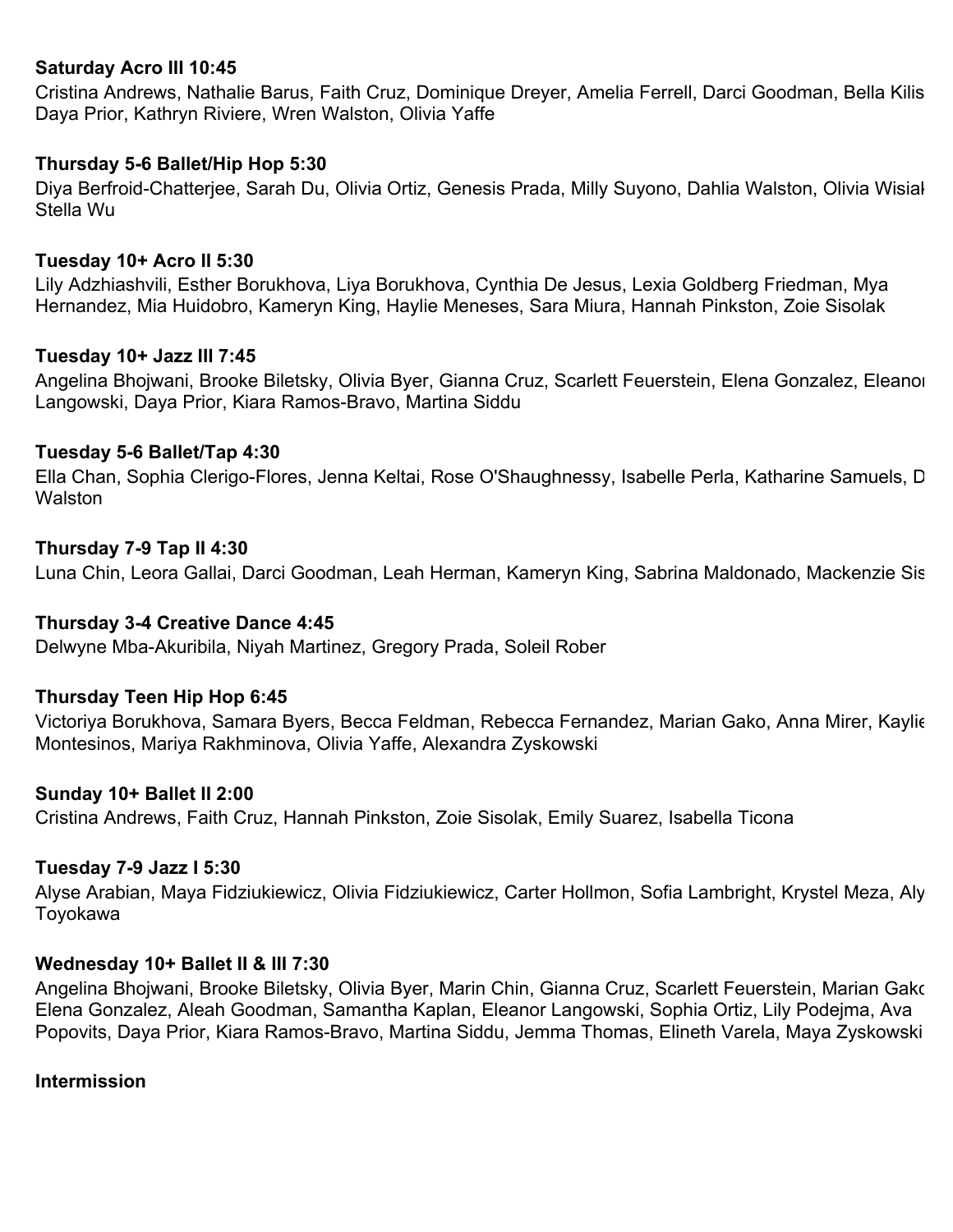# **Tuesday 3-4 Lil Acro 4:45**

Nairobi Black, Aurora Feustel, Tess Goldstein, Eindra Hein, Rory Schoenhals

#### **Tuesday 5-6 Acro/Jazz 3:30**

Isabella Baron, Diya Berfroid-Chatterjee, Victoria Bermudez, Remi Calabrese, Sophia Clerigo-Flores, Madis Greene, Devyn-Chyloh McHoney, Dahlia Walston, Carolina Wolski

## **Tuesday 7:45 & Wednesday 5:45 10 Ballet I**

Olivia Akond, Eva Barshai, Isabella Benedeto, Anastasiya Fesko, Lexia Goldberg Friedman, Aarmeen Khan, Layla Kiliski, Gabriella Maldonado, Haylie Meneses, Kaylie Montesinos, Gisselly Nunez, Olivia Rikabi, Olivia Yaffe

#### **Wednesday Pointe I 6:45**

Angelina Bhojwani, Brooke Biletsky, Olivia Byer, Eleanor Langowski, Kiara Ramos-Bravo, Martina Siddu

#### **Thursday 10+ Jazz II 7:45**

Cristina Andrews, Marin Chin, Samantha Kaplan, Sophia Ortiz, Lily Podejma, Zoie Sisolak, Emily Suarez, Je Thomas, Isabella Ticona, Wren Walston, Maya Zyskowski

#### **Wednesday 7-9 Ballet II 4:30**

Nina Barshai, Olivia Bogard, Luna Chin, Ariella Dubinskiy, Katherine Felix, Darci Goodman, Kendall Hollmon, Jillian Kahn, Mackenzie Sisolak, Lillah Weitman

## **Wednesday 10+ Lyrical 4:30**

Eva Barshai, Isabella Benedeto, Faith Cruz, Gianna Cruz, Aleah Goodman, Kathryn Riviere, Olivia Yaffe

## **Thursday 5-6 Ballet/Tap 3:30**

Hannah Herman, Jolie Knight, Anna Krol, Ava Levi, Adriana Mancera, Gillian Moss, Olivia Ortiz, Hailey Polla Melissa Pollack, Genesis Prada, Artemis Wu

#### **Thursday 7-9 Hip Hop 3:30**

Sloane Cooper, Gianna Gianninoto, Caroline Heath, Delilah Hickey, Harper Knight, Sabrina Maldonado, Eliana Marks, Scarlett Metz, Sienna Moss, Angelina Pierantoni, Madison Pollack, Sophia Venezia

#### **Tuesday 10+ Tap II 5:30**

Cristina Andrews, Scarlett Feuerstein, Bella Kiliski, Gabriella Maldonado, Bailey Meier, Sophia Ortiz, Elineth Varela, Wren Walston, Olivia Yaffe

#### **Wednesday 5-6 Ballet/Jazz 3:30**

Zoey Diamond, Gabriella Epelbaum, Kirsten Hong, Kaylee Abigail Huw, Jenna Keltai, Mackenzie Lee, Lucia Schoenhals, Dahlia Walston

#### **Wednesday 7-9 Acro II 5:45**

Alyse Arabian, Lila Bulow, Ariella Dubinskiy, Lyla Goldstein, Chloe Huang, Sabrina Maldonado, Scarlett Metz, Krystel Meza, Analya Pauta, Jessica Romano, Emmy Sanchez, Giulia Siddu